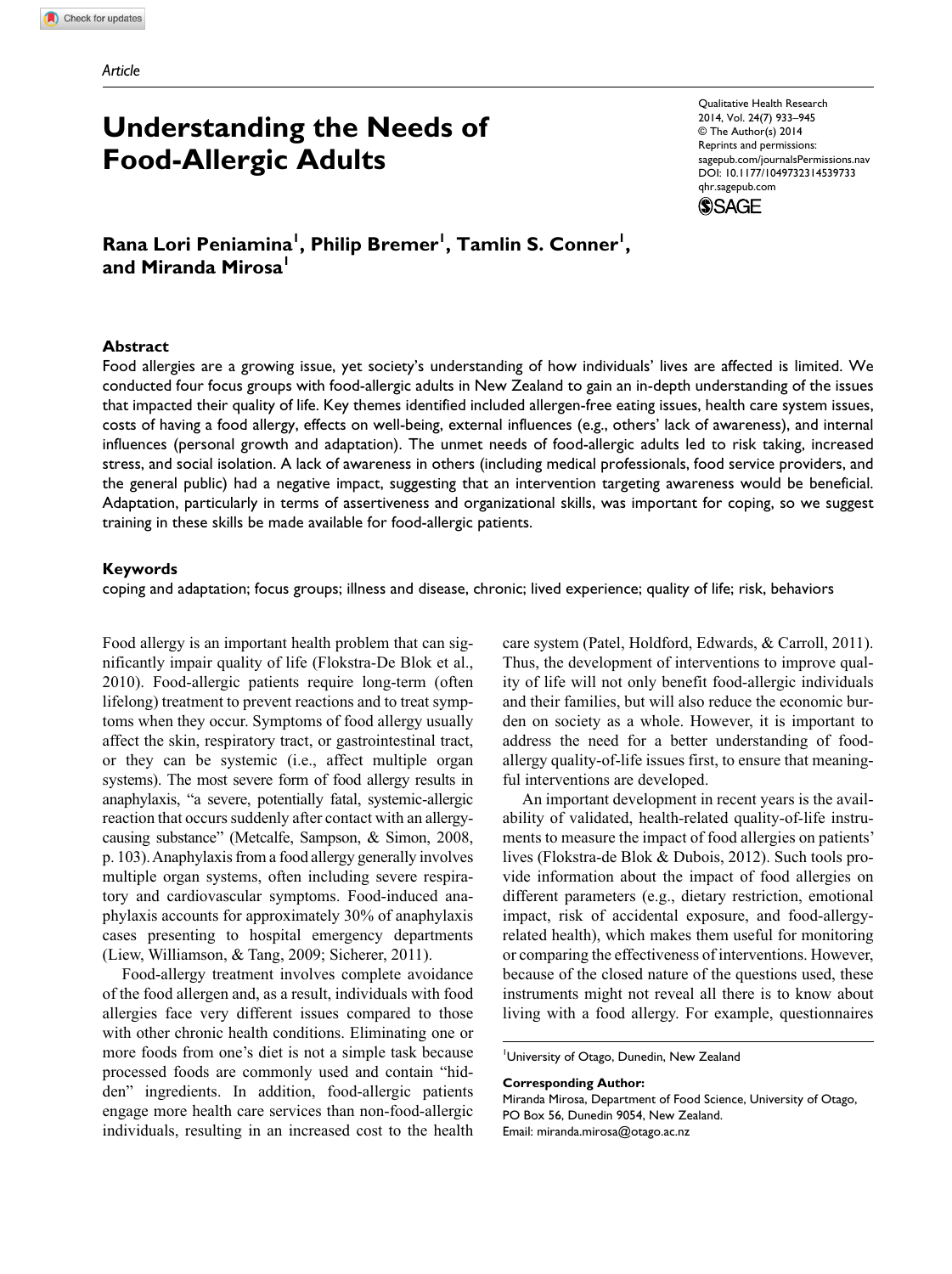cannot provide an explanation for why certain issues have a high impact on quality of life.

Only qualitative methods can provide in-depth information about how and why different issues affect quality of life. Most published qualitative studies have focused on the experiences of food-allergic children (DunnGalvin, Gaffney, & Hourihane, 2009; Fenton et al., 2011; Pitchforth et al., 2011) and adolescents (Akeson, Worth, & Sheikh, 2007; MacKenzie, Roberts, Laar, & Dean, 2010; Marklund, Wilde-Larsson, Ahlstedt, & Nordstrom, 2007; Olsson, Lyon, Hornell, Ivarsson, & Sydner, 2009), or explored the perspectives of their parents (Gillespie, Woodgate, Chalmers, & Watson, 2007; Mandell, Curtis, Gold, & Hardie, 2005; McBride, McBride-Henry, & van Wissen, 2010). Qualitative research looking at quality-oflife issues in food-allergic adults is limited to a few studies, which have focused on adults with a particular type of food allergy and/or a selected issue affecting quality of life (Leftwich et al., 2011; Nettleton, Woods, Burrows, & Kerr, 2010; Sverker, Hensing, & Hallert, 2005; Voordouw et al., 2009).

Focusing on a selected issue affecting quality of life can result in gaps in the understanding of life with food allergies because some issues might not fit in a specific category, and it is not possible to explore the interaction between different issue types in detail. In addition, research including adults with only a specific type of food allergy can contribute to segmentation, possibly decreasing the impact of the data by reducing the population to which it applies. Investigating the issues in a holistic fashion by allowing an open discussion of all issues and using a heterogeneous group of food-allergic adults will allow us to gain a better understanding of what life with food allergies is like. Such information will facilitate the development of clinically significant interventions. Our study therefore involved the use of focus groups to identify and better understand the issues that affect the quality of life of food-allergic adults and to identify strategies to improve their quality of life.

## **Methods**

We used focus groups to generate data in this qualitative study to allow us to capture a range of perspectives from the target group of consumers (food-allergic adults). In addition, focus group participants were able to discuss and provide reasoning for contrasting ideas and perspectives, adding to the understanding of why certain issues affect some and not others (Liamputtong, 2011). The relatively open structure of this type of research also allows for the identification of issues that previous research might not have examined.

We obtained ethical approval from the Department of Food Science and Department of Psychology ethics committees (University of Otago) prior to commencement of the study. Participant recruitment involved advertising on community notice boards and through allergy support organizations. All participants self-reported a medically diagnosed allergy to one or more foods. For the purpose of this study, we defined food allergy as a reproducible adverse reaction caused by an immune-mediated response to a food or food component, which is in line with the World Health Organization's definition of food allergy (World Health Organization International Food Safety Authorities Network [INFOSAN], 2006). This definition includes both immunoglobulin E (IgE)-mediated reactions (reactions involving immunoglobulin E antibodies, e.g., peanut allergy, cow's milk allergy) and non-IgE-mediated immune responses to foods (e.g., celiac disease). We provided the participants with detailed information about what would be involved and gave them the opportunity to ask questions before obtaining their written consent. Participants each received a \$20 fuel voucher to compensate them for travel costs.

The participants each completed a short online survey (collecting basic demographic and food allergy information) prior to attending a focus group. The online survey also asked participants to list up to three food-allergyrelated issues that had the most impact on their quality of life. We used these issues to develop a list of 10 statements about living with food allergies (see Figure 1). This list of statements formed the basis of the introductory exercise that participants completed prior to the group discussion. To complete the introductory exercise, we asked participants to rate each of the statements in terms of their importance/level of impact on their life. The purpose of the introductory exercise was to provide a starting point for the discussion that followed.

We conducted focus groups lasting 90 to 150 minutes with four different groups of food-allergic adults (3–11 participants per group,  $N = 29$ ). Theoretical saturation usually occurs after three or four focus groups with one target group (Krueger & Casey, 2001). The fourth focus group elicited no new information (i.e., theoretical saturation was reached), and we therefore did not conduct any further group discussions. The 29 participants (6 men, 23 women) were aged 20 to 77 years (mean  $=$  43.6 years). The sample included participants with a range of food allergies and symptoms (see Table 1); 9 of the participants reported two or more food allergies.

Although most participants identified themselves as New Zealand European, the sample also included participants who identified themselves as Māori (*n* = 2), Chinese  $(n=2)$ , Canadian  $(n=2)$ , and Australian  $(n=1)$ . In terms of socioeconomic background, the sample included participants who were married/living together, with children (*n* = 10); married/living together, with children no longer living at home  $(n = 4)$ ; married/living together, with no children  $(n = 7)$ ; single, with no children  $(n = 6)$ ; and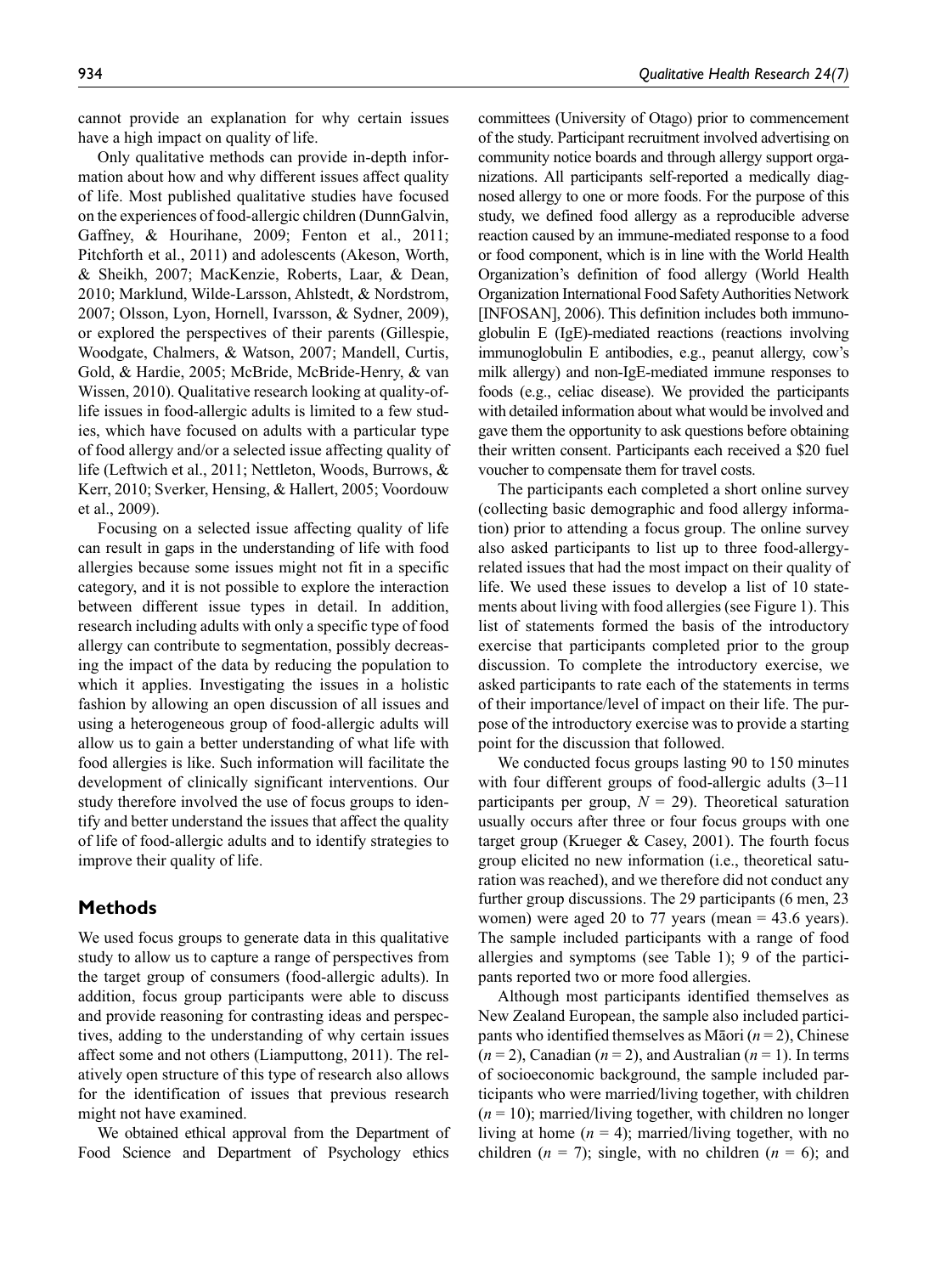### **Introductory Exercise**

Rate each of the statements in terms of their importance/impact on your experience of living with a food allergy.

Allocate a number (0 to 5) to each statement based on the guide below:

- $0 = not$  at all important/no impact on my life
- 1 = very slightly important/very slight impact
- 2 = somewhat important/some impact
- 3 = moderately important/moderate impact
- 4 = highly important/high impact
- 5 = extremely important/extreme impact

### **Statements:**

- $\Box$  I am regularly troubled by symptoms due to inadvertently eating food containing an allergen.
- $\Box$  Having a food allergy makes it difficult for me to find suitable foods to eat.
- $\Box$  It is difficult to find safe foods that are quick/easy but also healthy when away from home.
- $\Box$  I feel sad about missing out on certain foods.
- $\Box$  It is more expensive to buy safe (allergen-free) foods.
- $\Box$  Having a food allergy means I have to spend a lot more time on shopping for and preparing foods.
- Other people don't understand about my food allergy and are uncooperative or unkind toward me.
- $\Box$  I avoid or experience stress about social occasions involving food (e.g., eating at restaurants or at a friend's house).
- $\Box$  I experienced difficulties getting a diagnosis or accessing a suitable doctor with regard to my food allergy.
- $\Box$  I regularly feel anxious or stressed about my food allergy.

**Figure 1.** Introductory exercise with ten statements about living with food allergies.

| Food Allergy                                                                                                                                                                                                    | Type of Symptoms                                                                                                                      | Diagnostic Method/s                                                                                                                        | Diagnosed By                                                                                      |
|-----------------------------------------------------------------------------------------------------------------------------------------------------------------------------------------------------------------|---------------------------------------------------------------------------------------------------------------------------------------|--------------------------------------------------------------------------------------------------------------------------------------------|---------------------------------------------------------------------------------------------------|
| Peanuts/treenuts $(n = 7)$<br>Seafood/shellfish $(n = 5)$<br>Cow's milk $(n = 5)$<br>Eggs $(n = 4)$<br>Soy $(n = 3)$<br>Gluten $(n = 18)$<br>Wheat (not gluten; $n = 1$ )<br>Other foods <sup>a</sup> $(n = 6)$ | Anaphylaxis $(n = 8)$<br>Gastrointestinal ( $n = 25$ )<br>Respiratory ( $n = 12$ )<br>Skin $(n = 18)$<br>Other <sup>b</sup> $(n = 9)$ | Skin-prick testing $(n = 11)$<br>Blood tests $(n = 18)$<br>Elimination diet/food challenge<br>$(n = 9)$<br>Other <sup>c</sup> ( $n = 20$ ) | General practitioner $(n = 7)$<br>Allergy specialist $(n = 9)$<br>Gastroenterologist ( $n = 15$ ) |

**Table 1.** Summary of Study Participants' Food Allergy Details.

a Other foods: tomato, pineapple, kiwifruit, spirulina, legumes, chicken, banana, goat and sheep's milk.

<sup>b</sup>Other symptoms: tired/lethargic, watery/itchy eyes, anxiety, swelling, itchy throat, blocked nose/sinuses

c Other diagnostic methods: biopsy of small intestine, diagnosis based on presentation with immediate and severe reaction after consuming the allergenic food.

single (divorced or widowed), with children no longer living at home  $(n = 2)$ .

Reported household incomes (or individual income if single) ranged from less than NZ\$25,000 to more than NZ\$150,000 per annum (median values: single NZ\$32,500; couple with no children at home NZ\$90,000; couple with children at home NZ\$90,000). Six participants were classified as low income (below national median), 11 as medium income (at or near national

median), and 12 as high income (above national median) based on household income information from Statistics New Zealand (2012). Most of the participants were well educated, with at least a university degree  $(n = 20)$ ; the remainder indicated that their highest level of education was a tertiary-level diploma or certificate  $(n = 5)$ , professional membership ( $n = 1$ ), or high school diploma ( $n = 3$ ).

The focus group participants were involved in an indepth discussion about the food-allergy-related issues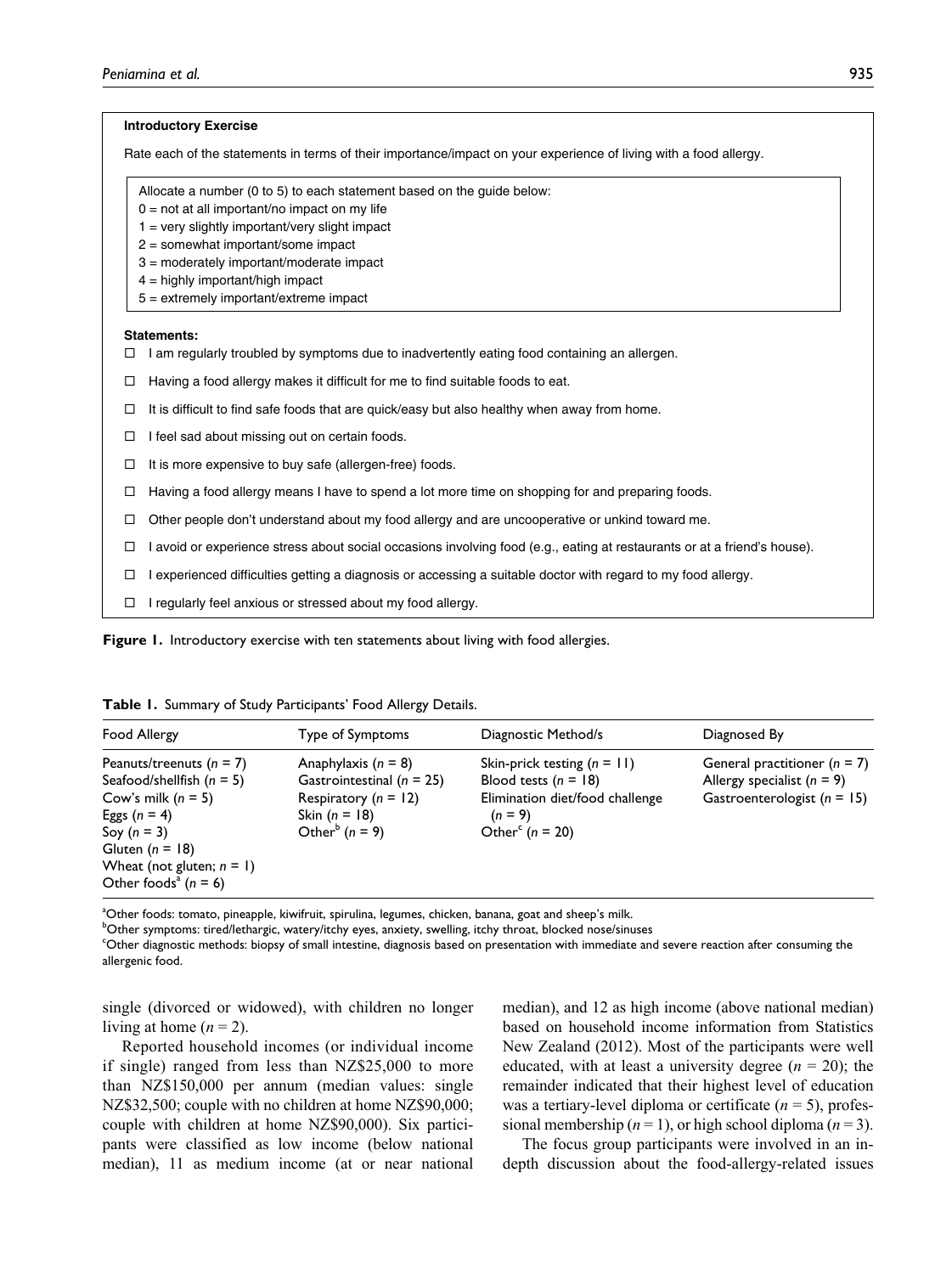that affected their life. The first author facilitated all four focus groups, using a nondirective approach to allow the participants' views to emerge spontaneously. She explained the purpose of the focus group and gave examples of core topic areas of interest, but emphasized that the participants were free to discuss any issues related to their food allergies, even if they did not fit any of the core topic areas. Next, the first author explained what her role would be during the discussion (i.e., to keep the discussion going and to keep it focused rather than acting as an active participant). She then revealed her own food allergy and shared a personal experience related to it with the participants. This helped engender trust among the participants so they were more comfortable with idea of sharing their own experiences. The insider status of the first author also enhanced her ability to relate to and empathize with the focus group participants.

With the participants' permission, the focus group sessions were audio- and video-recorded and verbatim transcripts were prepared using the recordings. Thematic analysis (based on the six-phase method described by Braun & Clarke, 2006) of the focus group transcripts was completed by the first author using the NVivo 9 software package (QSR International, 2010).

The first author's own food allergy allowed a unique insider perspective to the data analysis. However, she was also aware that a person's culture and the society in which he or she lives, as well as age, gender, and socioeconomic status, could all strongly influence perceptions in relation to illness and related experiences. This awareness enabled her to approach the data from an outsider's perspective as well. By being aware of her insider/outsider status, the first author was able to reflect on how this might influence her approach to the research and take measures to minimize the effects of potential disadvantages of each position while attempting to maximize the strengths.

The main aim of the thematic analysis was to provide a rich description of the entire dataset. We used an inductive approach similar to grounded theory, identifying themes and coding the data while reading the transcripts. The first author's prior awareness of issues related to living with food allergies assisted the coding process, and her interpretation of the overall essence of themes guided the selection of code names. As the coding progressed, themes were refined and grouped into main themes and subthemes. We interpreted the importance of the different themes based on a combination of how much a theme was talked about (paying particular attention to whether there was consensus within and between focus groups) and how participants talked about it (e.g., emphasis/tone of talk, level of emotion).

Although the aim of this study was to improve theoretical knowledge about quality of life for food-allergic adults, the primary driver for this research was to improve their quality of life. For this reason, collaboration and trust between researcher and participants was important. To facilitate collaboration, the first author explained the overall end goal of the research to the participants at the start of each focus group. Reciprocity was also important for this research, and we achieved this through participants sharing support and advice during the focus groups. For many participants it was the first opportunity to share their experiences openly without feeling they were being bothersome.

# **Findings**

The key themes we identified from the focus group data were grouped into three main categories and seven subcategories: (a) issues related to living with a food allergy (allergen-free eating issues, health care system issues, costs of having a food allergy, and effects on well-being); (b) external influences (others' lack of awareness and others' attitudes); and (c) internal influences (personal growth and adaptation). We developed a theoretical model to represent the key issues and their interactions (see Figure 2). As illustrated in Figure 2, we found the issues related to having a food allergy to be complex and highly interrelated.

### *Issues Related to Living With a Food Allergy*

*Allergen-free eating issues.* We identified three key themes in relation to allergen-free eating: (a) lack of availability of suitable allergen-free food products, (b) difficulties eating out, and (c) taking risks. The first two key themes (lack of availability of suitable allergen-free food products and difficulties eating out) are standalone themes. Based on the way participants discussed the third theme (taking risks), we believe it is influenced by the first two themes and therefore discuss it in combination with the other themes as well as separately.

The first key theme considered a problem for most of the participants, particularly for those with multiple food allergies, was a lack of availability of suitable allergenfree food products: "That feeling of going through a supermarket and just going aisle after aisle and there's nothing. There's nothing here." Although the participants acknowledged there were a range of specialized products available for certain food allergies, they did not always consider them suitable. They thought some were inedible because of poor taste and/or texture characteristics; for example: "They're not very nice tasting and so I just stopped buying them. I just don't eat that."

Participants eating wheat-free or gluten-free food products discussed texture characteristics: "Gluten-free bread is, you know.…It's like a bath sponge rather than being like, you know, sponge cake." The participants also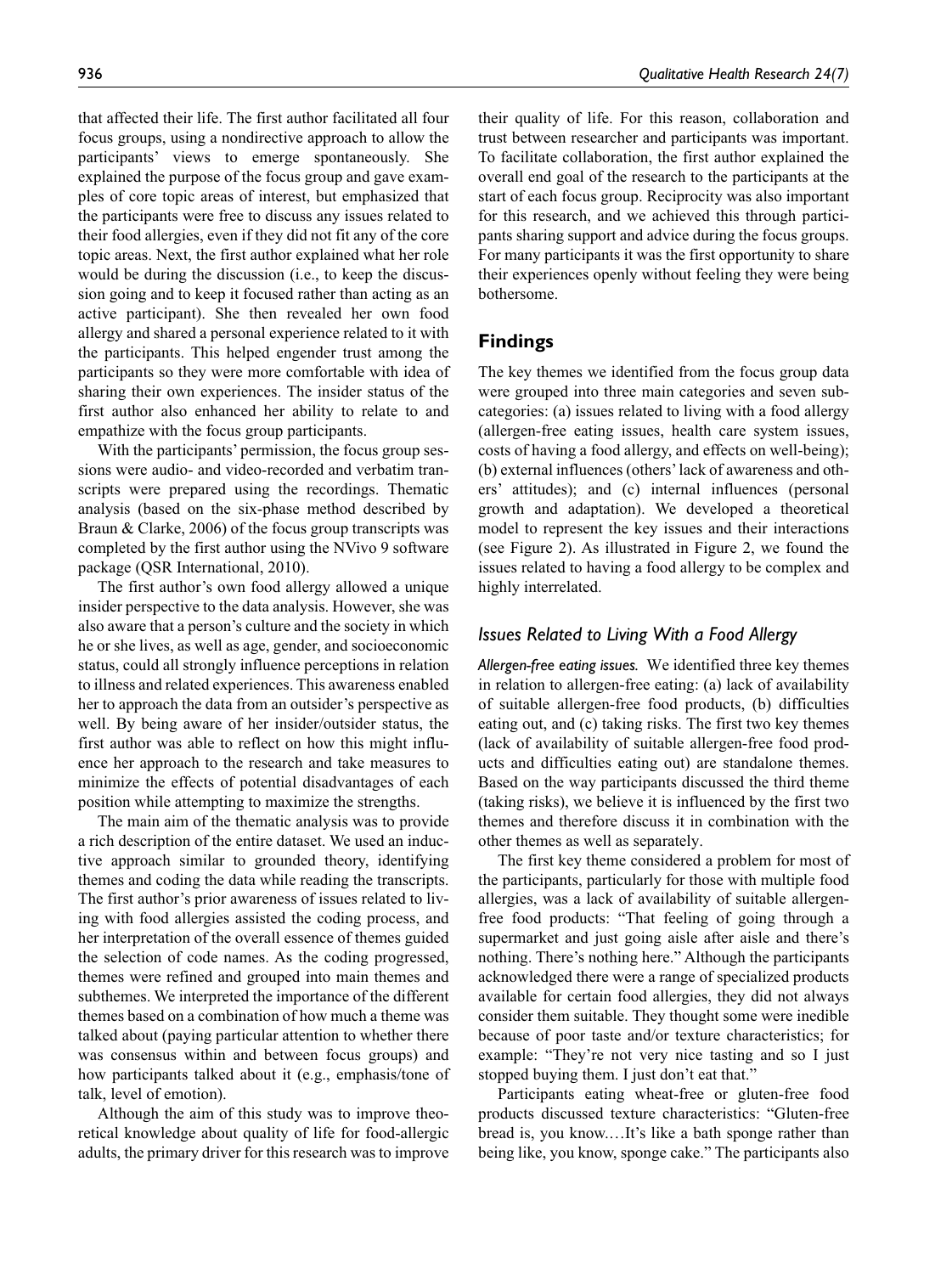

**Figure 2.** Overview of key themes and how they interrelate.

A: allergen-free eating issues; B: health care system issues; C: costs of having a food allergy; D: effects on well-being. Arrows indicate the influence of one issue area on another (bidirectional arrows indicate that both issues influence each other). Dotted lines indicate groupings of themes and subthemes within different categories. Shape size reflects relative importance of themes.

questioned the price and the nutritional quality of specialized allergen-free products: "The cost thing I found was quite prohibitive." "Why would you pay three times the price for something that doesn't have any flavor or is full of sugar and salt and fat?" Concern about cross-contamination was another factor contributing to limitations on what participants considered suitable to eat: "I've been avoiding all those things, because I just think they, the risk of cross-contamination is too high."

The participants saw the widespread use of "may contain" labeling on food products as a major obstacle to finding suitable foods to eat, and this contributed to risk taking, even among those with anaphylaxis. Participants saw it as a choice between risking a reaction and eating nothing:

If I actually avoided everything that said "may contain traces of nuts" because it's made in a factory…I actually ignore those…I don't know if I'm, probably I'm putting myself at risk but I just, I wouldn't eat anything.

Seeing complete avoidance as being too difficult to achieve because of the limited availability of safe foods was another factor contributing to risk taking. One participant described finding it too difficult to avoid her food allergen because it was too widespread in food products: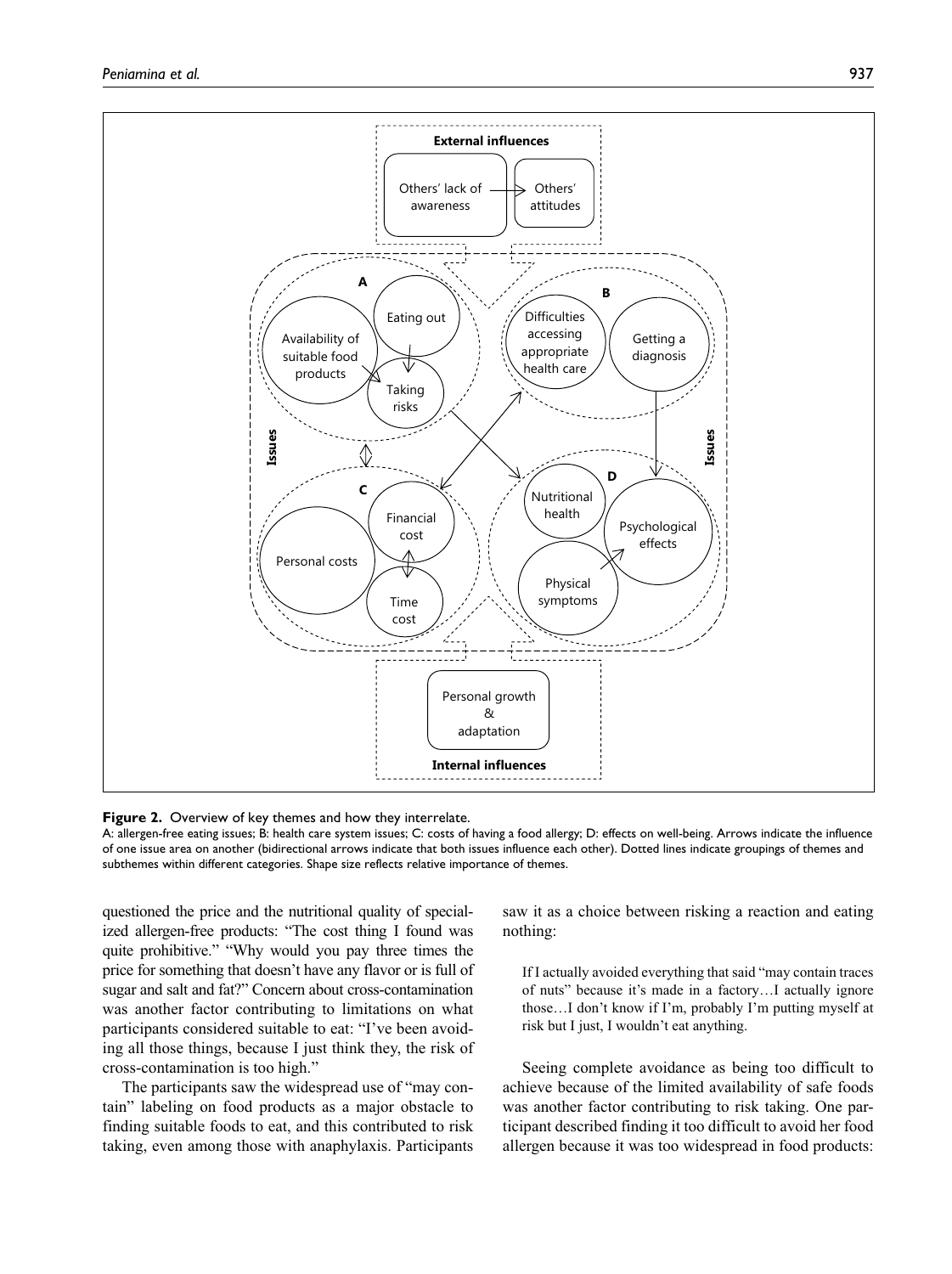"I mean, milk, it's just in everything." She described giving up at times, and knowingly eating allergen-containing foods because of it: "I know I can't avoid it so…." Participants with more severe symptoms (e.g., anaphylaxis) did not follow this strategy.

The second key theme, difficulties eating out, was an issue for all of the participants. Eating out at restaurants, cafés, or other social settings is a stressful event in the lives of many food-allergic adults: "You're frightened to go out to a restaurant." The participants described different strategies they used to deal with this stress and to minimize risk. Some considered eating out too risky and/or stressful, and employed a strategy of complete avoidance: "The enjoyment of going out for dinner is outweighed by the stress of what it's gonna be like, so we just don't go out." Another avoidance strategy discussed was to go out but not eat anything: "I just don't eat when I go out."

Even though they considered eating out risky, many of the participants employed strategies they felt would reduce the stress and risk of a reaction rather than avoiding it completely. Contacting the restaurant in advance was one of the strategies discussed: "I always look at the menu before I go if I can, online. And that's really handy, and then at least you can see that there's maybe two or three things that you might be able to have." Other common strategies involved choosing simple items on the menu ("You go to a restaurant, look for the simplest thing on the menu") or choosing the same dish each time ("I always order the same thing").

Participants also described strategies to minimize risk at shared meals. One of these strategies was to bring enough food for their entire meal: "You bring a lot of dishes but at least I know these are safe." Another common strategy was to serve their meal first, before their "safe" dishes became cross-contaminated by others:

You've gotta grab the food before anyone else. So it looks as though you're starving to death, you know. "You can now eat." Shoom! [laughs]. And you grab your stuff before anybody else has touched it because the minute they start touching and cross-contaminating, you dare not.

Finally, in addition to taking risks as a result of limitations of the food supply or to reduce the social isolation associated with avoidance strategies, some participants chose to eat foods they knew they were allergic to because at times they felt the enjoyment of eating a food they liked was worth the consequences. This was not a strategy employed by those with anaphylaxis. One participant with a moderate allergy to milk explained:

Do I really wanna have an ice cream once every six months and spend the next three days acting and feeling like I got a really bad cold, drugged up to the eyeballs? Is it worth it? And some days, yeah, it is worth it.

*Health care system issues.* We identified two key themes in relation to access to appropriate health care: (a) the struggle of getting a diagnosis, and (b) difficulties accessing appropriate health care. In relation to the struggle of getting a diagnosis, participants talked about the importance of getting diagnosed quickly: "Getting an early diagnosis is really important.…Sometimes I get a bit grumpy and I go, 'I wouldn't have all the problems I've got today if somebody had put their finger on it right back then.""

There was a consensus among the participants that having a clear diagnosis made a big difference to their life. They felt it was a relief to know what was causing their symptoms: "It's been a big release having been diagnosed. Prior to that, food to me was a poison. I didn't like food. I knew that as soon as I consumed food I was in trouble." However, getting a diagnosis was a struggle for many: "It's been an absolute minefield, and you know, I can't believe that I could go to a doctor and say, 'If I eat this I get sick' [laughs], and it still took more than eighteen months." Participants expressed having experienced symptoms for lengthy periods and having to return to their doctor repeatedly or change doctors several times before they finally got their diagnosis: "I was extremely unwell and um, I spent two years going backwards and forwards to the doctor." Participants believed getting a diagnosis was a matter of luck: "Getting the diagnosis is, is the luck of the draw."

Participants believed the main reason for the difficulties they experienced accessing appropriate health care was a lack of trained specialists available: "There aren't enough specialists where we are." "I have to afford a trip to [location] with the whole family to get the whole family in front of them [allergy specialists]." This resulted in an increased dependence on general practitioners or doctors specialized in other fields to diagnose food allergies and provide information and/or treatment. In many instances, participants felt that these doctors were not adequately equipped to meet this need effectively: "They don't know as much and so their, their…way of helping you, the things they have to recognize is, is much slower. We have to do all the research ourselves. Do all the testing ourselves." "We've noticed that we've had to train every single doctor we've met, with one exception."

Some participants expressed a loss of belief in the health care system: "I don't have a lot of faith in allopathic medicine any more, really." Participants discussed having to turn to alternative medical practitioners: "I then thought, 'Okay, I can't cope with this incredible pain.' So I then went to, I should have just switched doctors but by then I had gone backwards and forwards so many times. Um, so then I went to a naturopath."

*Costs of having a food allergy.* We identified three key themes in relation to costs of having a food allergy: (a) limitations on lifestyle (personal costs), (b) everything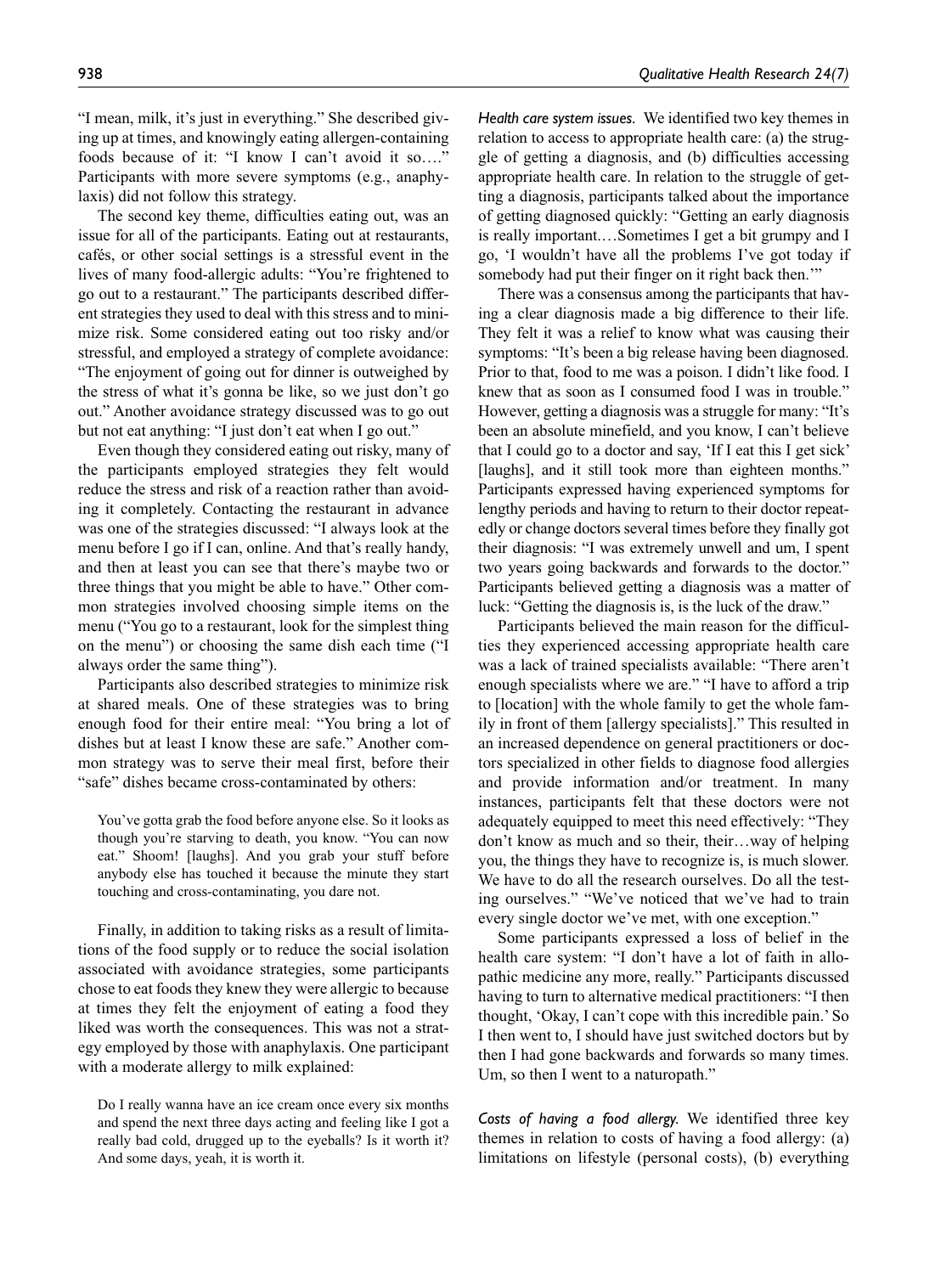costs more (financial cost), and (c) a loss of time (time cost). Some participants found their food allergy had a profound effect on their daily life:

Just trying to get through the day and you know, sort of um, mustering the concentration you need to get the task done that you need to do. Just to get through the day. You can't sorta get ahead at anything.

Participants described being limited in terms of social activities: "Anything to do with food you don't join in as much. That's just life. It's just too stressful." Another major limitation was the ability to travel: "That really restricts, you know, where you can go." One participant described avoiding international travel completely: "I've never even considered traveling because of it." Participants also worried about or felt guilty about passing on their food allergies to their children: "I feel quite guilty about [name], and you would have the same thing. You do feel guilty but you can't change it." One participant with multiple food allergies said, "It's just as well I haven't had kids, because I need to stop these genes right here."

"Everything costs more" included a discussion of medical costs and the cost of allergen-free foods. Increased medical costs were particularly a problem when trying to get a diagnosis: "She sent me to an allergy specialist. I did all the pricks, the whole test. I went to him about four or five times. It cost me a fortune." The cost of epipens (epinephrine auto-injectors) was an issue for those with anaphylaxis:

You can't just say you can't carry it because you can't afford it. You have to have, you've got no option, you have to have adrenaline. You have to have it. There's just no, no if, buts. And as far as I'm concerned um, oh, oh God, that the whole thing of, about nonfunding is, is just extra stress again.

In general, the participants agreed that allergen-free foods were more expensive, particularly specialized allergen-free products: "Everything costs extra, you know." However, this did not necessarily translate to increased food bills. Participants described making changes to their eating habits to reduce overall cost: "You miss out on certain things because of the, of the cost." The participants also described a lack of availability of suitable food products and difficulties eating out as reasons for an overall reduction in food costs: "Cheaper for me [laughs]. Eat less!" "We eat so much less in the way of fast foods. And we don't go out for dinner."

For the participants it was also about a tradeoff between financial cost and time cost. Those who could not afford the extra cost of processed allergen-free foods had to spend a lot more time sourcing and preparing foods:

That's where my time comes in, is that there. If I don't, if I don't wish to keep to a budget, then I have to buy expensive things where I can get them all at once at the supermarket. Or I can spend a bit of extra time going to the extra shops.

Participants felt they spent a significant amount of time on having to source ingredients, plan, and prepare food. Sourcing food and ingredients often involved going to several different shops: "So it's a lotta preparation of getting the right materials from the right place at the right time and buying bulk." Having to read food labels also contributed to the time spent sourcing foods: "It's definitely a cost in terms of time!…Going around the supermarket and reading all the labels." Not being able to make use of preprepared food products contributed to the extra time needed for food preparation: "I have to cook from scratch, and it can be quite hard and a lot more time consuming."

*Effects on well-being.* We identified key themes in relation to the effects on well-being and grouped them into three main themes: (a) recurring physical symptoms, (b) nutritional health concerns, and (c) psychological effects. Several participants felt that despite their best efforts to avoid eating foods containing allergens, they were regularly plagued by recurring symptoms: "I've lost count of the times that I've thrown up." Eating out was a common cause of symptoms: "I ended up in hospital four weeks ago eating at [restaurant]." One participant described experiencing escalating symptoms because of repeated accidental exposures: "It just seems to be getting worse every time I get caught out."

In relation to the second theme, nutritional health concerns, participants felt they were eating healthier overall because their food allergy made them more aware of what they were eating. However, they also expressed concern about nutritional deficiencies because of dietary restrictions: "I really worry about fiber. I'm not sure if I get enough." Participants wondered if their restricted diets could be to blame for other health issues: "I don't know whether there's something that I'm not eating that...." Participants also described situations in which they did not eat anything because there was no safe food available: "I'll just eat nothing and I'll just suffer." Other participants described eating unhealthy foods on the go because there were no healthy alternatives available:

I'm sure the packets of McDonald's chips and sundaes I've had as meals have a lot to do with my size [laughter]. It's really hard. I mean you can, I go for sushi. A lot of sushi is, is quite good. But, if it's after hours or it's late or you're driving somewhere, it's really hard to find stuff.

In the third theme, psychological effects, participants described the strain of having to be constantly alert for fear of making a mistake, feeling anxious or scared, and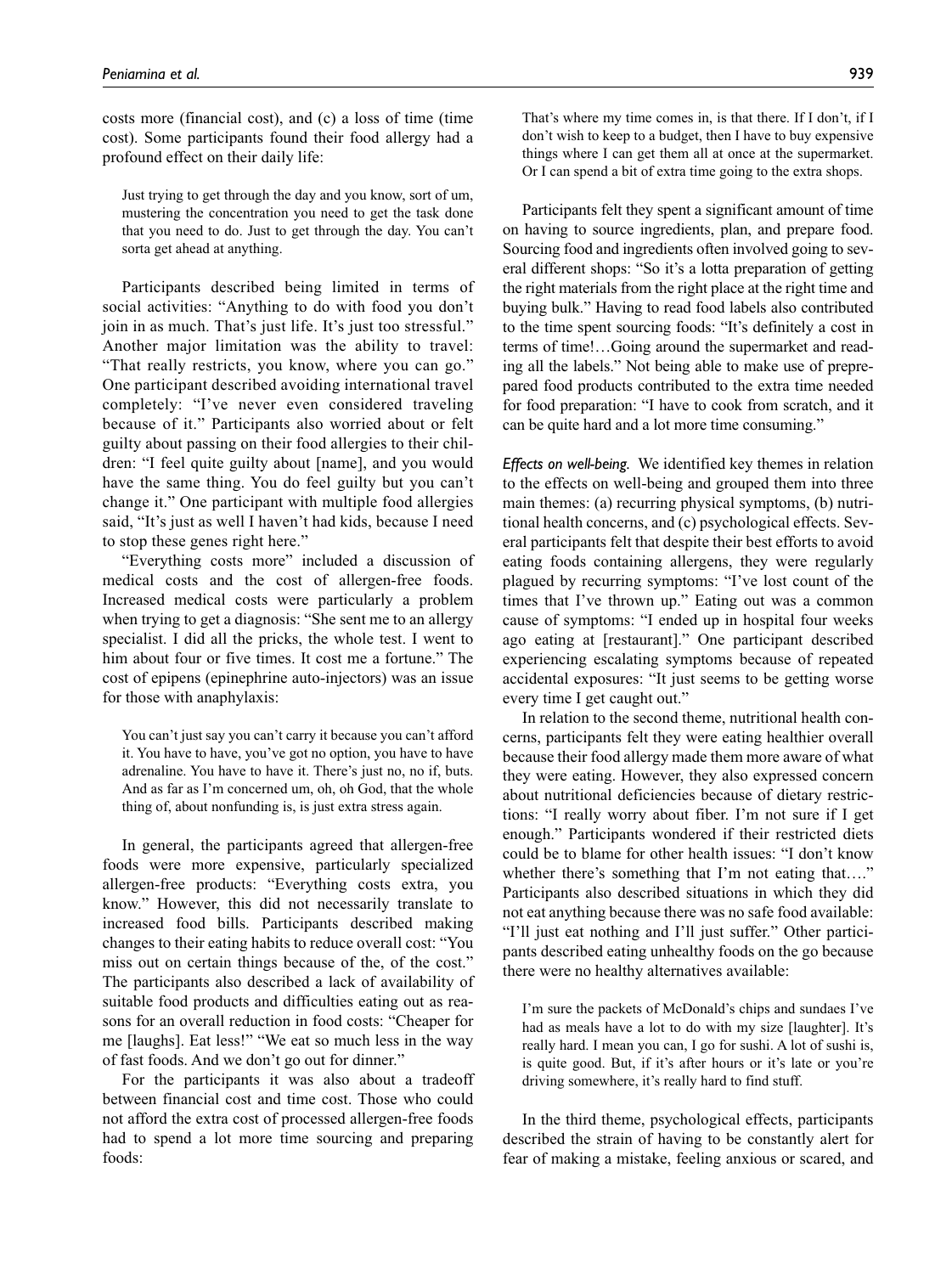concern over the effects on self-image. One participant described constantly having to be alert as exhausting:

It's an exhaustion thing sometimes that I think, "Oh God, I'm just really tired about thinking about this." The idea that you have to think about how everything is prepared and everything that I put into my mouth. Sometimes I think, "Oh I just wanna have a day where I don't have to worry about it. I don't have to think about it."

Another participant described trying to remain in control (constantly being alert) as a source of stress: "The stress thing, uuh. I think it comes down to the sense of you feel you have to be in control, but at some level that's impossible." Participants expressed anxiety or fear as a lack of ability to trust that foods are safe: "You just can't trust anything."

The participants discussed the effects of having a food allergy on self-image in terms of feeling isolated, embarrassed, or defective. One participant felt isolated and stigmatized: "You become a little bit of a joke.…It's, it is isolating." Social embarrassment was discussed in terms of standing out as being different, and concern about being perceived as a nuisance: "You feel kind of precious and like you're a bit annoying and a burden on people." Some participants expressed feeling defective indirectly: "You think, 'Why can't I just be normal?'" Others directly stated feeling defective because of their food allergies: "Particularly with more and more allergies coming up with food, I just feel a bit defective. And it's just like, God, what else is going wrong?"

# *Factors That Influence the Perceived Impact of Food Allergy and the Ability to Cope*

Both external influences (how others affect the food allergy experience) and internal influences (how the food-allergic individual could influence his or her own experience) had an impact on quality of life. The external and internal influences discussed by participants could make it either easier or more difficult to cope with the issues related to living with a food allergy.

*External influences.* We found that two main external influences—others' lack of awareness and others' attitudes—had an impact on the issues related to living with a food allergy. The participants experienced a lack of food allergy knowledge among medical professionals, food service staff, and the general public, which made it more difficult to cope with having the allergy. Low awareness among medical professionals such as general practitioners and dietitians contributed to extended delays in getting a diagnosis and receiving poor dietary advice. Participants discussed feeling that medical professionals

did not take their symptoms seriously prior to their diagnosis: "There's still a lot of medical people who, who don't take it seriously." This made it difficult to find a suitable doctor: "It's very hard to find a doctor who will actually listen and work with you."

One celiac patient was referred to a dietitian following her diagnosis by biopsy, only to be told she could still eat gluten: "She just honestly didn't know. She is, 'Oh no. You could probably have gluten.'" Another participant with celiac disease shared her experience of going to see a dietitian as disheartening because the dietitian did not appear to understand her needs:

I was referred to a dietitian, and it was a terrible experience. And we just didn't, she didn't get the whole thing at all. And it was awful. And I'd been feeling relatively positive about the whole thing. I can make these changes and it's gonna be okay, and I've got friends and family support, and all that. And I went to a dietitian, and I was crushed afterwards.... She said, you know, "If you want a treat, you can have diet jam on a rice cake with banana." And I was thinking, "Ooooh, lucky me!" [said with sarcasm]. You know, so just not getting what the reality of life was gonna be like afterwards. And it was horrible.

Participants reported that a lack of awareness among restaurant and café staff was a major concern, contributing to stress when eating out and resulting at times in accidentally eating allergen-containing foods: "They didn't know couscous had gluten in it. Made me wonder what else they didn't know." "'Oh no, it's got no nuts in it, but we're just gonna use a peanut oil over the top.' That could kill someone."

According to the experiences of the participants, there is an overall lack of awareness of food allergies among those who do not have food allergies, which made it more difficult to cope with allergen-free eating and food-related social occasions, and could impact on physical and psychological well-being:

Then there's the one that think a little bit won't hurt you. They have absolutely no understanding that we're not putting this on. Yeah, and um that it is…totally serious.

They know I've got a peanut allergy but it's like they can never remember. And they'll bring stuff with peanuts in it and then they'll tell me, "Just pick it out or just eat around it." And I'm thinking, "If something's poison would you tell someone, 'Just eat around the poison? Just take it out of the poison?'" You know? And that just gets me.

Participants found that the lack of knowledge about food allergies among the general population sometimes resulted in people being judgmental and unkind toward them: "I've had some really horrendous experiences where people have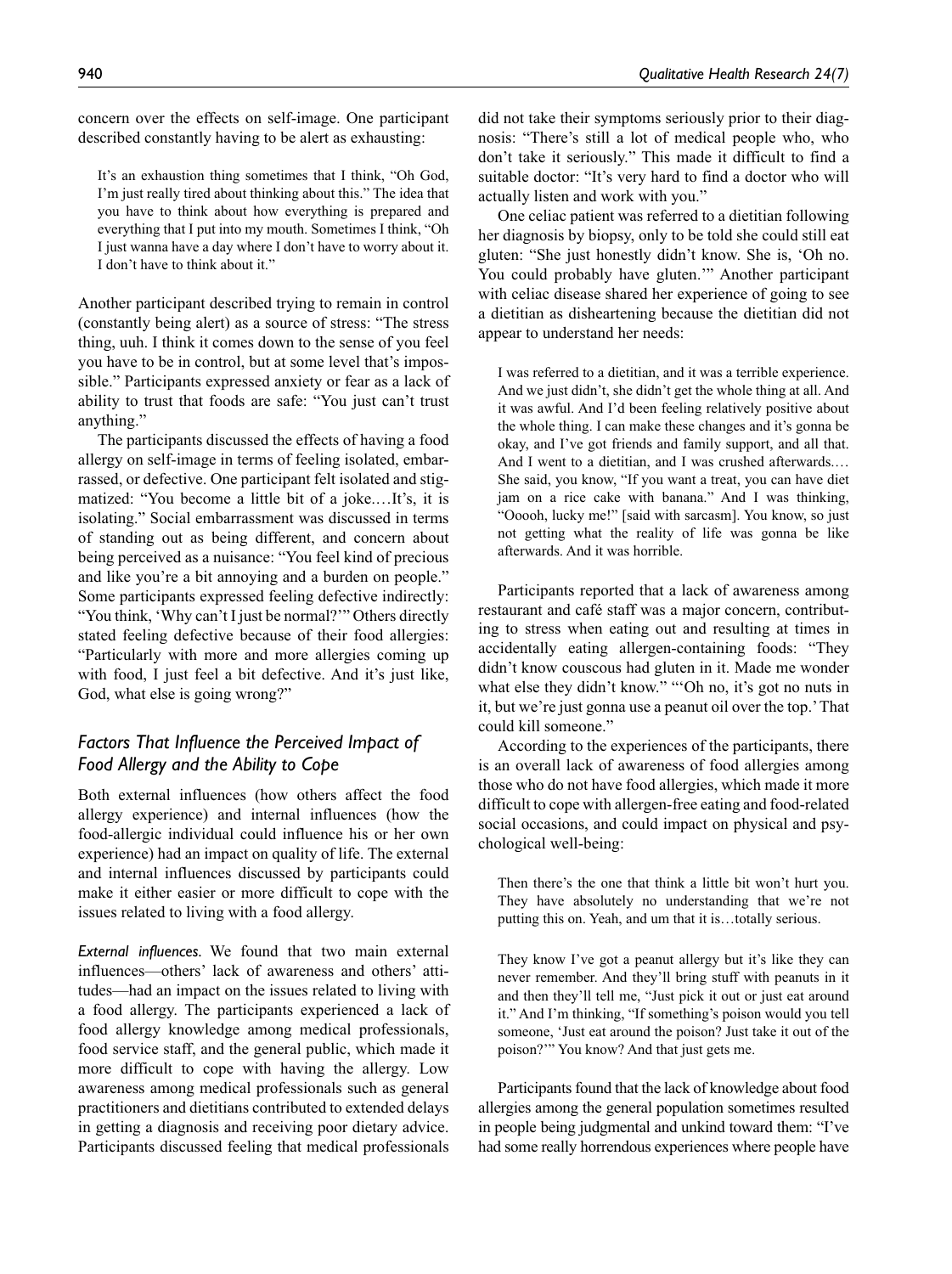been downright rude." They believed the popularity of fad diets, where people choose to avoid eating certain food types (e.g., dairy, gluten) further exacerbated this problem. Participants felt that people perceived their food allergy as a fad rather than a genuine health problem, which negatively impacted people's attitudes: "A lot of people say they're allergic to milk when they're not. I say I'm allergic to milk and people just think I'm being precious."

*Internal influences.* Internal influences (personal growth and adaptation) affected the food-allergic individuals' ability to cope with the issues and therefore affected the level of perceived impact of having a food allergy on quality of life. Participants described educating themselves about their food allergy: "I've just read so much. There's just so much out there to read." They actively sought information: "Being proactive and finding the resources that I needed to um, find information." This was evident in the wealth of knowledge they were able to share during the focus groups. Participants described attaining a good general knowledge of their food allergies and learning how to source and prepare allergen-free foods as important steps toward being able to cope with the condition.

The participants also felt they had to be more organized: "Everyone thinks I'm so organized 'cause, you know, my, you know, fast-food company is my deep freeze [freezer]. You know? Portions of meals that I can use if I can't be bothered cooking." Participants often prepared for situations in advance: "Has everybody else learnt to carry enough food in their handbag to keep them going?" This helped them to gain some control over the food-allergy-related issues affecting their life.

The participants discussed the importance of being assertive: "I've got very good at talking to strangers in cafés and restaurants and explaining." Participants agreed that assertiveness was a necessary quality to keep them safe and to ensure that others took their food allergies seriously: "It's really important that you say, 'I'm highly allergic.'" However, the participants recognized that being assertive could be very difficult for those for whom it did not come naturally:

If I went to a restaurant I wouldn't actually say, often, I was allergic to something because I felt like I was, you know, putting the spotlight on me a bit kinda thing.…And now I actually do say, now, but you know you do have to be quite assertive. And I'm sure there's a lot of people who would find, who just wouldn't go to restaurants or who would limit their food so much because you know they, they weren't able to do that.

# **Discussion**

To our knowledge, this is the first comprehensive qualitative study investigating the range of issues impacting on quality of life of food-allergic adults. Although some of the issues discussed by the participants in this study have been noted in earlier research articles (e.g., precautionary labeling restricting food choice [Voordouw et al., 2009], difficulties with eating out [Leftwich et al., 2011], risk taking [Sverker et al., 2005], and concern about accidental exposure [Flokstra-de Blok et al., 2009; Sverker et al.]), our article adds further insight, allowing a deeper understanding of these issues. For example, Sverker et al. reported disclosure avoidance and risk taking among adults with celiac disease but did not explore their participants' reasoning for this in detail. Moreover, in our article we explore the complex interrelationships between issues (see Figure 2).

Our findings add to the health-related quality of life data published by Goossens et al. (2011), which was generated using the validated health-related quality-of-life measure for food-allergic adults developed by Flokstra-de Blok et al. (2009). In agreement with our model, total scores for availability of suitable food-product items and psychological-effects items published by Goossens et al. are large and similar to each other (indicating a similar high level of importance), and items related to eating out give a smaller total. The validated measure did not address loss of time because of food preparation and/or sourcing foods; risk-taking behavior; lack of access to appropriate health care; the frequency and magnitude of symptoms experienced because of accidental exposure; concerns about cross-contamination; or the influence of uninformed or misinformed people on the way food allergy is experienced.

An additional strength of our study is the inclusion of adult participants from different age groups, ethnicities, and socioeconomic backgrounds, who had a range of food allergies and symptoms. This heterogeneity allowed for the collection of information about a wide range of issues, and the identification of both common and different perspectives on these issues. For example, some participants with milder symptoms chose to eat allergen-containing foods on occasion; celiac participants discussed problems with food texture; and participants on a budget avoided extra financial cost by spending more time sourcing and preparing foods.

We have found that the health care and food supply needs of food-allergic patients are currently not met effectively. For the participants in this study, allergen-free eating issues (e.g., lack of suitable food products available, difficulties eating out) and health care system issues (e.g., difficulties accessing appropriate health care and getting a diagnosis) influenced the costs of having a food allergy and effects on well-being. Addressing the key allergen-free eating issues and health care system issues will therefore have the added benefit of reducing costs and improving overall well-being.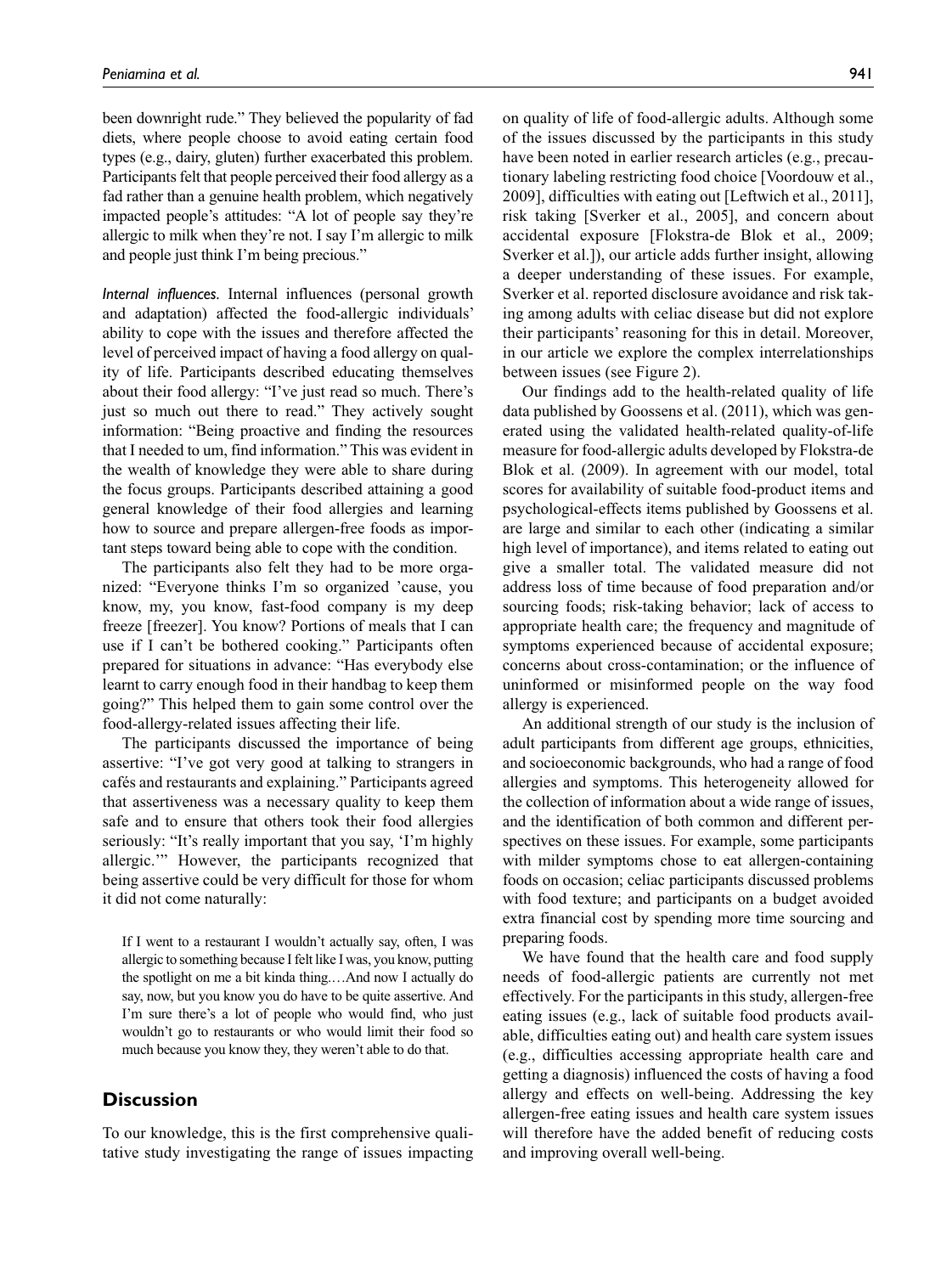Getting a timely and clear food allergy diagnosis was a problem for many of the study participants, with a negative impact on their physical and psychological wellbeing. Based on the results of this research, there is a need for more trained allergy specialists. However, even where allergy specialists are available, general practitioners are generally the first point of call for patients with symptoms of food allergy. In agreement with the experiences of the participants in this study, research with primary care physicians has shown their knowledge and confidence in the area of food allergy diagnosis is insufficient (Gupta et al., 2010). An improved awareness of food allergies and training in diagnostic methods among general practitioners would be highly beneficial to promote timely diagnosis and minimize patients' suffering.

Limitations of the available diagnostic methods can make food allergy difficult to diagnose, particularly in the case of non-IgE-mediated food allergies (Sicherer, 2011; Skypala & Venter, 2009). Development of better foodallergy diagnostic methods such as those discussed by Caubet and Sampson (2012) would be beneficial. In the experience of the participants in this study, the advice of dietitians was not always helpful, and on one occasion, misinformed. It would be helpful if dietitians involved in caring for food-allergic patients received specialized training to have a thorough understanding of realistic and appetizing alternatives to allergen-containing foods. Advice from a dietitian who is experienced and knowledgeable in the area of food allergies would be highly beneficial to newly diagnosed food-allergic patients.

Our findings highlight the importance of patientcentered care. Patient-centered care means the experiences and preferences of the patient, scientific evidence, and practitioner knowledge all shape the provision of health care (Thille & Russell, 2010). Food-allergic patients will benefit from an improved understanding among medical professionals of the difficulties they face because of dietary and lifestyle changes imposed on them. This will allow medical professionals to better empathize with food-allergic patients and to provide relevant and appropriate advice regarding management of their condition.

A lack of suitable allergen-free foods was a major contributor to risk taking, and resulted in an increased likelihood of regular physical symptoms. The widespread use of "may contain" labeling was one of the main issues identified as causing a lack of availability of suitable foods. This supports previously reported findings that precautionary labeling is a burden for those with food allergies (MacKenzie et al., 2010; Monks et al., 2010; Voordouw et al., 2009). In the current study, even foodallergic adults with severe allergies (i.e., anaphylaxis) admitted ignoring "may contain" labeling, and therefore were putting themselves at risk.

It would be useful to make the use of a risk-assessment tool such as VITAL 2.0 (Allergen Bureau, 2012) compulsory to determine the use of precautionary labels. In addition, educational material should be available to food-allergic patients and their families about the riskassessment protocols used and the level of risk associated with the resulting "may be present" label. This will enable those with food allergies to make an informed judgment (based on their own level of reactivity) about whether to eat certain foods.

Dietary restrictions and increased time and/or financial costs related to allergen-free eating were a source of stress. There is a need for prepared allergen-free food products that are affordable and of good nutritional quality, without compromising taste or texture qualities. The cost of specialized allergen-free products is a barrier to the ability of food-allergic individuals to make use of them. Because most food-allergic individuals do not have the financial capability to spend more on food, they restrict their diet (i.e., omitting certain types of foods) and their lifestyle (e.g., not eating out) to keep a manageable budget. This helps to explain why higher total cost of living was not evident in households with a food-allergic member (Voordouw et al., 2010). In addition, food-allergic individuals often prepare dishes "from scratch" (i.e., using basic ingredients rather than convenience products), resulting in an increased time burden.

The demands of modern society mean that some foodallergic adults find it difficult to fit the extra food preparation time into their already busy schedules. In addition to dietary and lifestyle restrictions, the participants' explanations of the tradeoff between financial cost and time cost also help to explain the findings of Voordouw et al. (2010). Based on our results, it is likely that both time and financial cost measures such as those used by Voordouw et al. (2010) will provide lower-than-expected overall averages. We theorize, however, that a cross-analysis of such data would show subgroups with higher time and/or personal costs (and lower financial cost) and subgroups with higher financial cost (and lower time and/or personal costs).

Finding allergen-free foods "on the go" (e.g., while out working, shopping, or traveling) was perceived as incredibly difficult without compromising nutritional health. The participants believed this was because readily available allergen-free food options (e.g., potato chips, French fries, chocolate) tend to be high in salt, sugar, or fat (or a combination thereof). It would be useful if mainstream stores that are open outside standard daytime hours stocked healthier allergen-free options that are usually available only in specialty stores.

The lack of awareness among medical professionals, food service providers, the food industry, and the general public had a negative impact on the quality-of-life issues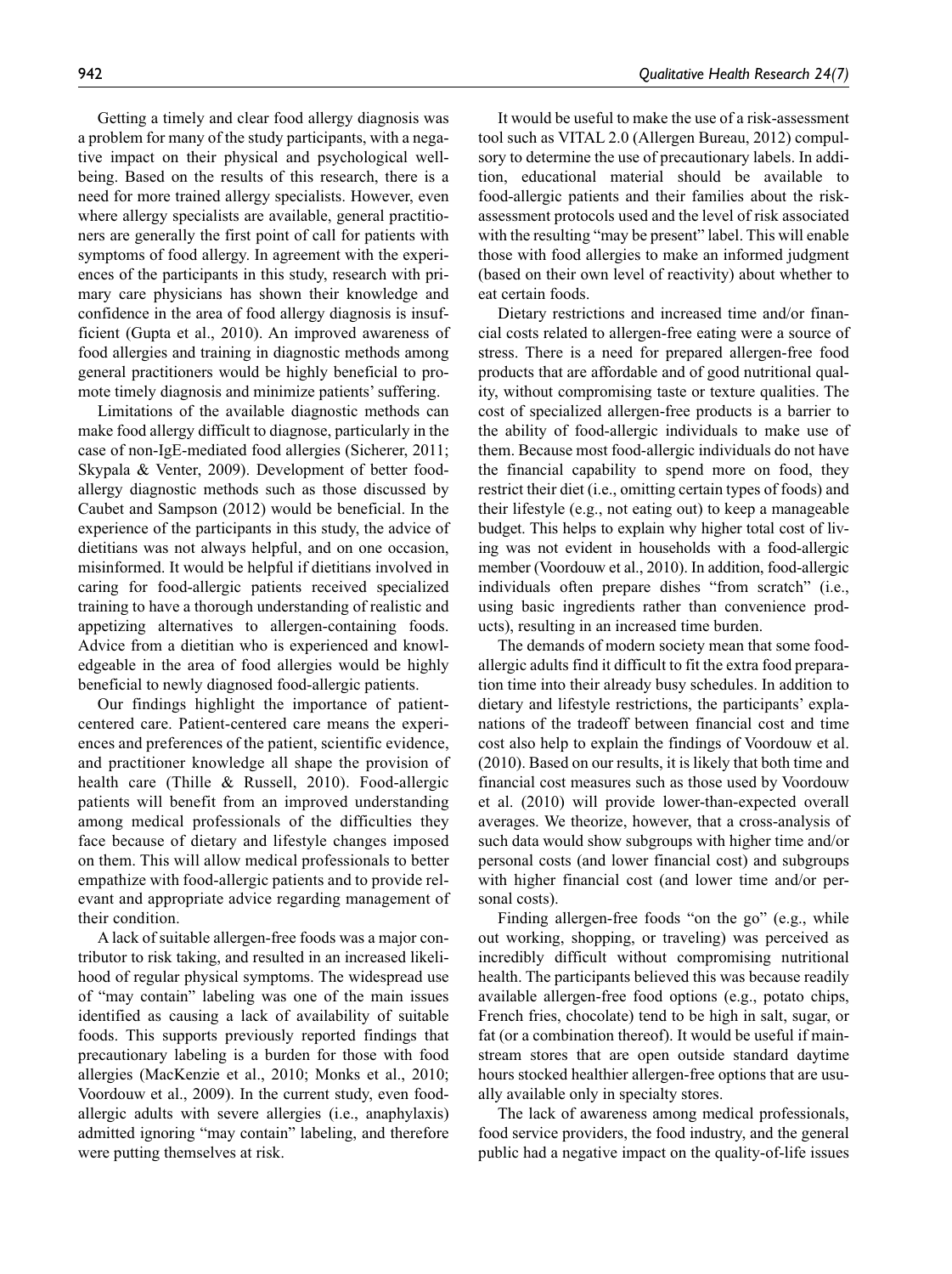discussed in this article. This lack of awareness has been reported previously, both from the perspective of those affected by food allergies and via surveys assessing the food-allergy knowledge of restaurant staff (Ahuja & Sicherer, 2007; Ajala et al., 2010), the general public (Gupta et al., 2009), and primary care physicians (Gupta et al., 2010).

Published research has shown that food-allergic children/adolescents feel isolated or excluded because of the actions/comments of uninformed or misinformed people (Fenton et al., 2011; MacKenzie et al., 2010). We found that this also applies to food-allergic adults. Like with other illnesses, it is evident that the experience of having a food allergy is socially constructed. Food allergy is in many respects still a contested illness (i.e., not widely recognized or acknowledged as a distinct medical condition). As a result, many people in our society do not take food allergies seriously. This has a profound effect on how food-allergic patients experience life both prior to and after getting a diagnosis. An intervention addressing this lack of awareness is likely to improve quality-of-life issues. Any such educational intervention should focus on the perspectives of food-allergic patients in addition to a clinical description of food allergy.

The main qualities seen as important for coping with allergen-free eating were assertiveness and organizational skills. Improved assertiveness will help food-allergic individuals to be able to ask for allergen-free foods and explain their needs to others, thus reducing risk-taking behavior. Organizational skills will enable them to manage their time more effectively, reducing the time burden. Interventions focusing on strengthening these skills in food-allergic individuals would improve their chances for successful adaptation to the management of their condition.

# **Conclusion**

Our results contribute to an improved understanding of the issues affecting the health-related quality of life of food-allergic adults. Our findings will be useful to medical professionals to inform their patient-centered care. We identified a number of potentially useful approaches to reduce the impact of food allergy on quality of life. Health professionals, policy makers, and the food industry need to work together to implement these changes. Clinicians can contribute to an improvement in quality of life by (a) providing information to improve awareness among non-food-allergic individuals (particularly general practitioners, dietitians, and food service providers); (b) assessing food-allergic patients' quality of life and providing access to training in key skills for successful adaptation (e.g., assertiveness and organization); and (c) advocating for policy change (e.g., mandatory use of risk assessment to determine the use of precautionary labeling). Our results also indicate that in many respects different food-allergic groups (e.g., IgE-mediated food allergy, celiac) have the same needs. It would therefore be beneficial to consider them together as one group (i.e., "food allergic" as defined by the World Health Organization; World Health Organization International Food Safety Authorities Network, 2006).

### **Acknowledgments**

We thank Gareth Treharne for his contribution to the planning stages of this research. We thank the study participants for sharing their experiences.

### **Declaration of Conflicting Interests**

The authors declared no potential conflicts of interest with respect to the research, authorship, and/or publication of this article.

### **Funding**

The authors received no financial support for the research, authorship, and/or publication of this article.

### **References**

- Ahuja, R., & Sicherer, S. H. (2007). Food-allergy management from the perspective of restaurant and food establishment personnel. *Annals of Allergy, Asthma & Immunology*, *98*(April), 344–348. doi:10.1016/S1081-1206(10)60880-0
- Ajala, A. R., Cruz, A. G., Faria, J. A. F., Walter, E. H. M., Granato, D., & Sant'Ana, A. S. (2010). Food allergens: Knowledge and practices of food handlers in restaurants. *Food Control*, *21*(10), 1318–1321. doi:10.1016/j.foodcont.2010.04.002
- Akeson, N., Worth, A., & Sheikh, A. (2007). The psychosocial impact of anaphylaxis on young people and their parents. *Clinical and Experimental Allergy*, *37*(8), 1213–1220. doi:10.1111/j.1365-2222.2007.02758.x
- Allergen Bureau. (2012). *Food industry guide to the VITAL Program version 2.0*. Retrieved from www.allergenbureau.net/downloads/vital/VITAL-Guidance-document-15- May-2012.pdf
- Braun, V., & Clarke, V. (2006). Using thematic analysis in psychology. *Qualitative Research in Psychology*, *3*(2), 77–101. doi:10.1191/1478088706qp063oa
- Caubet, J.-C., & Sampson, H. A. (2012). Beyond skin testing: State of the art and new horizons in food allergy diagnostic testing. *Immunology and Allergy Clinics of North America*, *32*(1), 97–109. doi:10.1016/j.iac.2011.11.002
- DunnGalvin, A., Gaffney, A., & Hourihane, J. O. B. (2009). Developmental pathways in food allergy: A new theoretical framework. *Allergy*, *64*(4), 560–568. doi:10.1111/j.1398- 9995.2008.01862.x
- Fenton, N. E., Elliott, S. J., Cicutto, L., Clarke, A. E., Harada, L., & McPhee, E. (2011). Illustrating risk: Anaphylaxis through the eyes of the food-allergic child. *Risk Analysis*, *31*(1), 171–183. doi:10.1111/j.1539-6924.2010.01488.x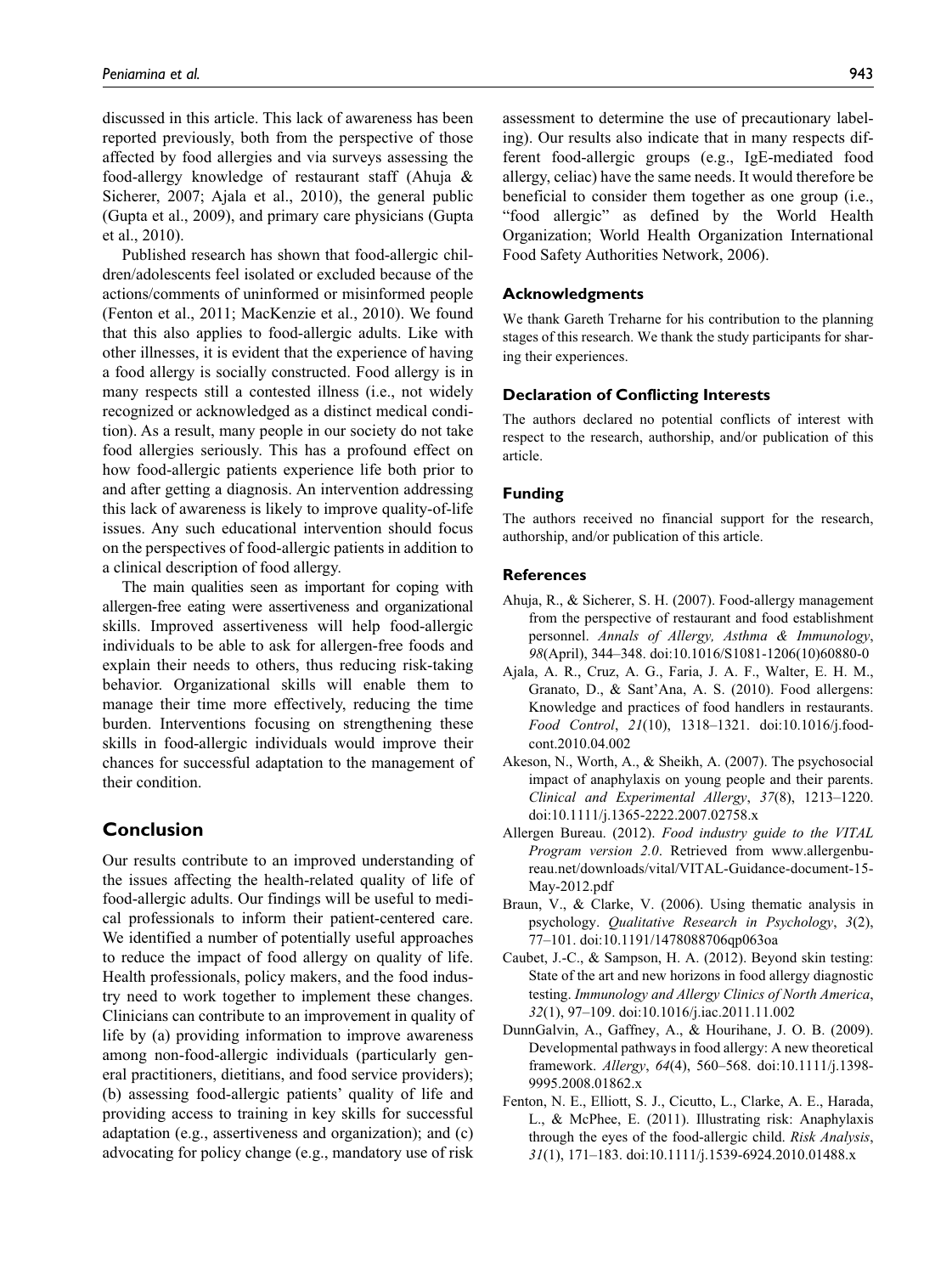- Flokstra-de Blok, B. M. J., & Dubois, A. E. J. (2012). Quality of life measures for food allergy. *Clinical & Experimental Allergy*, *42*, 1014–1020. doi:10.1111/j.1365- 2222.2011.03927.x
- Flokstra-De Blok, B. M. J., Dubois, A. E. J., Vlieg-Boerstra, B. J., Oude Elberink, J. N. G., Raat, H., DunnGalvin, A., & Duiverman, E. J. (2010). Health-related quality of life of food allergic patients: Comparison with the general population and other diseases. *Allergy*, *65*(2), 238–244. doi:10.1111/j.1398-9995.2009.02121.x
- Flokstra-de Blok, B. M. J., Meulen, G. N. v. d., DunnGalvin, A., Vlieg-Boerstra, B. J., Oude Elberink, J. N. G., Duiverman, E. J., & Dubois, A. E. J. (2009). Development and validation of the food allergy quality of life questionnaire–adult form. *Allergy*, *64*(8), 1209–1217. doi:10.1111/j.1398- 9995.2009.01968.x
- Gillespie, C. A., Woodgate, R. L., Chalmers, K. I., & Watson, W. T. A. (2007). "Living with risk": Mothering a child with food-induced anaphylaxis. *Journal of Pediatric Nursing*, *22*(1), 30–42. doi:10.1016/j.pedn.2006.05.007
- Goossens, N. J., Flokstra-de Blok, B. M. J., Vlieg-Boerstra, B. J., Duiverman, E. J., Weiss, C. C., Furlong, T. J., & Dubois, A. E. J. (2011). Online version of the food allergy quality of life questionnaire–adult form: Validity, feasibility and cross-cultural comparison. *Clinical & Experimental Allergy*, *41*(4), 574–581. doi:10.1111/j.1365- 2222.2011.03711.x
- Gupta, R. S., Kim, J. S., Springston, E. E., Smith, B., Pongracic, J. A., Xiaobin, W., & Holl, J. (2009). Food allergy knowledge, attitudes, and beliefs in the United States. *Annals of Allergy, Asthma, & Immunology*, *103*(1), 43–50. doi:10.1016/S1081-1206(10)60142-1
- Gupta, R. S., Springston, E. E., Kim, J. S., Smith, B., Pongracic, J. A., Xiaobin, W., & Holl, J. (2010). Food allergy knowledge, attitudes, and beliefs of primary care physicians. *Pediatrics*, *125*(1), 126–132. doi:10.1542/peds.2009-1116
- Krueger, R. A., & Casey, M. A. (2001). Designing and conducting focus group interviews. *Social Analysis Selected Tools and Techniques*, *36*, 4–23. Retrieved from http:web.world[bank.org/archive/website01028/WEB/IMAGES/SDP\\_36.](http:web.worldbank.org/archive/website01028/WEB/IMAGES/SDP_36.PDF) PDF
- Leftwich, J., Barnett, J., Muncer, K., Shepherd, R., Raats, M. M., Hazel Gowland, M., & Lucas, J. S. (2011). The challenges for nut-allergic consumers of eating out. *Clinical and Experimental Allergy*, *41*(2), 243–249. doi:10.1111/ j.1365-2222.2010.03649.x
- Liamputtong, P. (2011). *Focus group methodology: Principles and practices*. London: Sage.
- Liew, W. K., Williamson, E., & Tang, M. L. K. (2009). Anaphylaxis fatalities and admissions in Australia. *Journal of Allergy and Clinical Immunology*, *123*(2), 434–442. doi:10.1016/j.jaci.2008.10.049
- MacKenzie, H., Roberts, G., Laar, D. v., & Dean, T. (2010). Teenagers' experiences of living with food hypersensitivity: A qualitative study. *Pediatric Allergy and Immunology*, *21*(4), 595–602. doi:10.1111/j.1399-3038.2009.00938.x
- Mandell, D., Curtis, R., Gold, M., & Hardie, S. (2005). Anaphylaxis: How do you live with it? *Health & Social Work*, *30*(4), 325–335. doi:10.1093/hsw/30.4.325
- Marklund, B., Wilde-Larsson, B., Ahlstedt, S., & Nordstrom, G. (2007). Adolescents' experiences of being foodhypersensitive: A qualitative study. *BMC Nursing*, *6*, 8. doi:10.1186/1472-6955-6-8
- McBride, C., McBride-Henry, K., & van Wissen, K. (2010). Parenting a child with medically diagnosed severe food allergies in New Zealand: The experience of being unsupported in keeping their children healthy and safe. *Contemporary Nurse: A Journal for the Australian Nursing Profession*, *35*(1), 77–87. doi:10.5172/conu.2010.35.1.077
- Metcalfe, D. D., Sampson, H. A., & Simon, R. A. (Eds.). (2008). *Food allergy: Adverse reactions to foods and food additives* (4th ed.). Malden, MA: Blackwell.
- Monks, H., Gowland, M. H., MacKenzie, H., Erlewyn-Lajeunesse, M., King, R., Lucas, J. S., & Roberts, G. (2010). How do teenagers manage their food allergies? *Clinical and Experimental Allergy*, *40*(10), 1533–1540. doi:10.1111/j.1365-2222.2010.03586.x
- Nettleton, S., Woods, B., Burrows, R., & Kerr, A. (2010). Experiencing food allergy and food intolerance: An analysis of lay accounts. *Sociology*, *44*(2), 289–305. doi:10.1177/0038038509357208
- Olsson, C., Lyon, P., Hornell, A., Ivarsson, A., & Sydner, Y. M. (2009). Food that makes you different: The stigma experienced by adolescents with celiac disease. *Qualitative Health Research, 19*, 976–984. doi:10.1177/ 1049732309338722
- Patel, D. A., Holdford, D. A., Edwards, E., & Carroll, N. V. (2011). Estimating the economic burden of food-induced allergic reactions and anaphylaxis in the United States. *Journal of Allergy and Clinical Immunology*, *128*(1), 110– 115. doi:10.1016/j.jaci.2011.03.013
- Pitchforth, E., Weaver, S., Willars, J., Wawrzkowicz, E., Luyt, D., & Dixon-Woods, M. (2011). A qualitative study of families of a child with a nut allergy. *Chronic Illness*, *7*(4), 255–266. doi:10.1177/1742395311411591
- QSR International. (2010). NVivo qualitative data analysis software (Version 9) [Computer software]. Cambridge, MA: Author.
- Sicherer, S. H. (2011). Epidemiology of food allergy. *Journal of Allergy and Clinical Immunology*, *127*(3), 594–602. doi:10.1016/j.jaci.2010.11.044
- Skypala, I., & Venter, C. (2009). *Food hypersensitivity: Diagnosing and managing food allergies and intolerance*. Ames, IA: Blackwell.
- Statistics New Zealand. (2012). *Household income by source of household income and household type*. Retrieved from http://nzdotstat.stats.govt.nz/wbos/Index.aspx#
- Sverker, A., Hensing, G., & Hallert, C. (2005). 'Controlled by food'—Lived experiences of coeliac disease. *Journal of Human Nutrition and Dietetics*, *18*(3), 171–180. doi:10.1111/j.1365-277X.2005.00591.x
- Thille, P. H., & Russell, G. M. (2010). Giving patients responsibility or fostering mutual response-ability: Family physicians' constructions of effective chronic illness management. *Qualitative Health Research, 20*, 1343–1352. doi:10.1177/1049732310372376
- Voordouw, J., Cornelisse-Vermaat, J. R., Yiakoumaki, V., Theodoridis, G., Chryssochoidis, G., & Frewer, L. J.